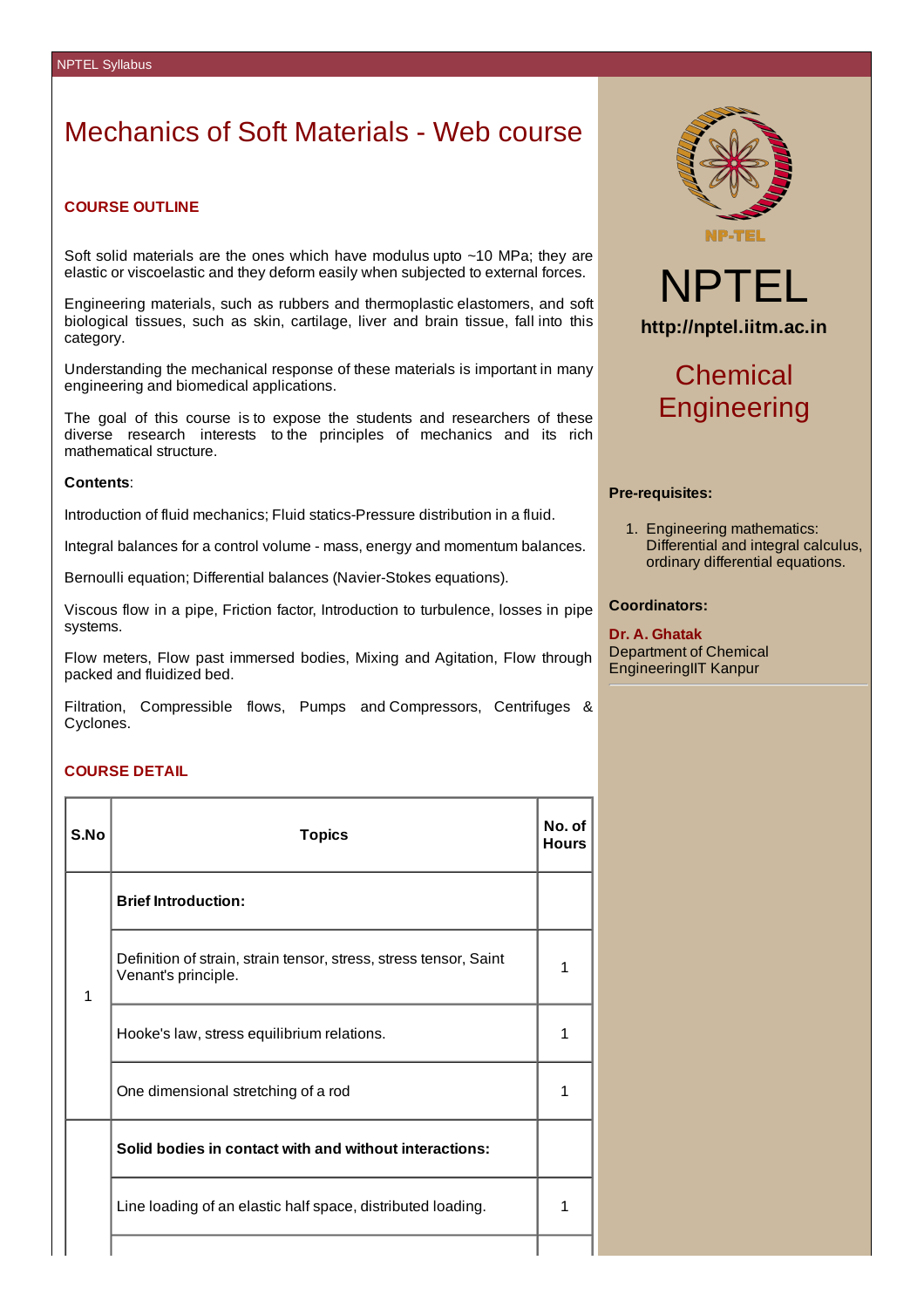|                | Axisymmetric loading of an elastic half space.                                                           |   |  |
|----------------|----------------------------------------------------------------------------------------------------------|---|--|
| $\overline{2}$ | Normal contact of elastic solids.                                                                        | 2 |  |
|                | Hertzian theory.                                                                                         | 1 |  |
|                | Contact with adhesion, JKR theory.                                                                       | 3 |  |
|                | Compression of an elastic layer between two parallel plates.                                             | 1 |  |
|                | <b>Equilibrium of rods and plates:</b>                                                                   |   |  |
|                | Equations of equilibrium of rods.                                                                        | 2 |  |
|                | Euler's buckling instability.                                                                            | 1 |  |
| 3              | Twisting instability of rods.                                                                            | 1 |  |
|                | Equation of equilibrium for a thin bent plate.                                                           | 1 |  |
|                | longitudinal deformation of plates.                                                                      | 1 |  |
|                | large deflection of plates.                                                                              | 1 |  |
|                | Application of bending plate geometry for solving problems<br>related to contact mechanics and adhesion. | 3 |  |
|                | Analysis of wrinkling instability.                                                                       | 1 |  |
|                | Elasticity of an interfacial particle raft.                                                              | 1 |  |
|                | <b>Nonlinear elasticity:</b>                                                                             |   |  |
|                | Molecular approach to rubber elasticity.                                                                 | 1 |  |
|                | Neo-Hookean elasticity.                                                                                  | 1 |  |
| $\overline{4}$ | Analysis of large deformation of an incompressible elastic<br>material.                                  | 4 |  |
|                | Inflation of a balloon.                                                                                  | 1 |  |
|                | Cavitation in crosslinked networks.                                                                      | 1 |  |